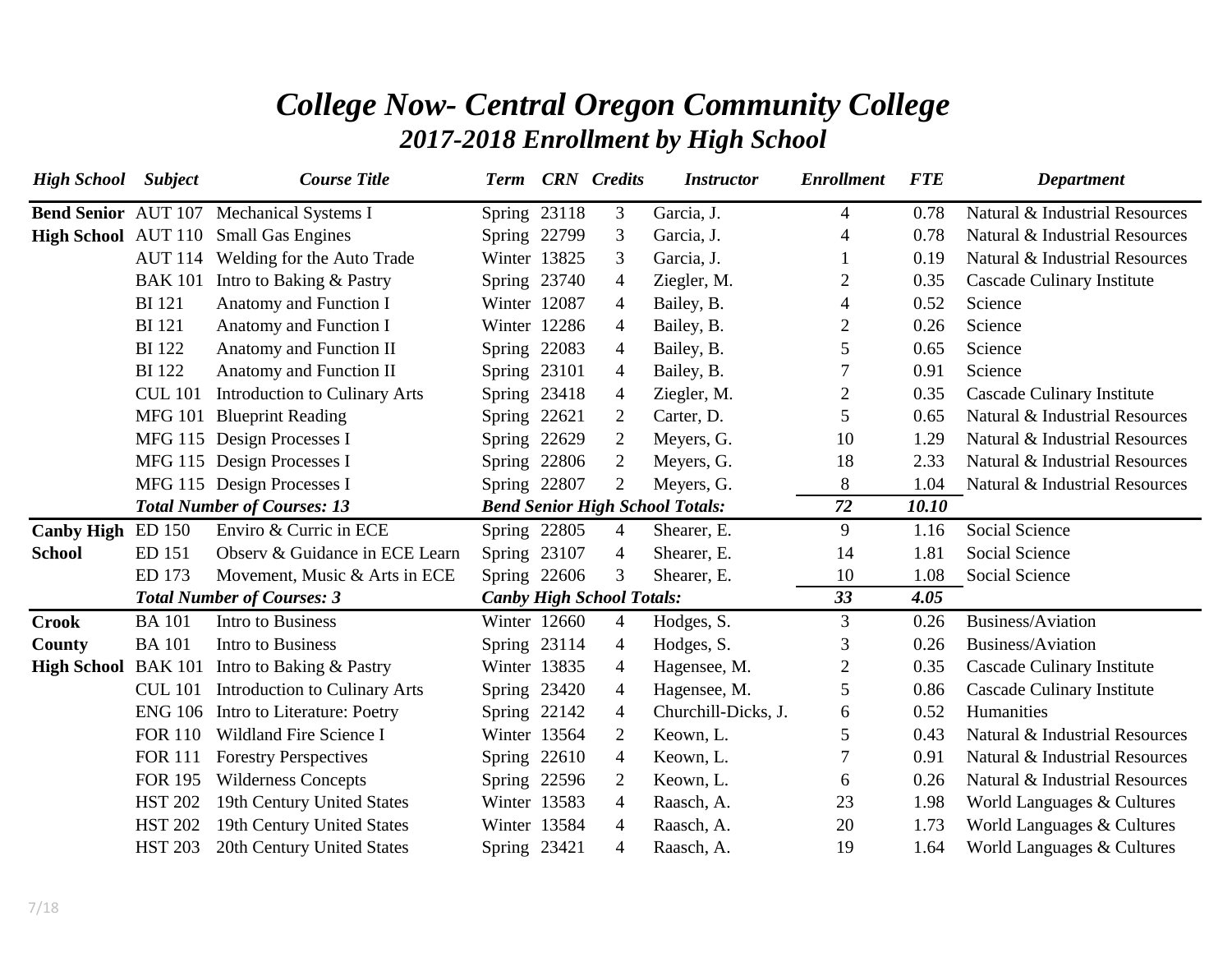| <b>High School</b> Subject |                | <b>Course Title</b>                          | <b>Term</b>  | <b>CRN</b> Credits                | <b>Instructor</b>                       | <b>Enrollment</b> | <b>FTE</b> | <b>Department</b>                 |
|----------------------------|----------------|----------------------------------------------|--------------|-----------------------------------|-----------------------------------------|-------------------|------------|-----------------------------------|
|                            | <b>HST 203</b> | 20th Century United States                   | Spring 23422 | $\overline{4}$                    | Raasch, A.                              | 21                | 1.81       | World Languages & Cultures        |
|                            | <b>WR121</b>   | Academic Composition                         | Winter 12300 | 4                                 | Churchill-Dicks, J.                     | 20                | 1.73       | Humanities                        |
|                            | WR 122         | Arg/Research/Multimodal Comp                 | Spring 21863 | $\overline{4}$                    | Churchill-Dicks, J.                     | 19                | 1.64       | Humanities                        |
|                            |                | <b>Total Number of Courses: 14</b>           |              |                                   | <b>Crook County High School Totals:</b> | 159               | 14.38      |                                   |
| Culver High BA 101         |                | <b>Intro to Business</b>                     | Winter 12903 | $\overline{4}$                    | Goad, D.                                | $\mathbf{1}$      | 0.09       | Business/Aviation                 |
| <b>School</b>              | <b>HST 202</b> | 19th Century United States                   | Winter 13863 | 4                                 | Clark, C.                               | 18                | 1.55       | World Languages & Cultures        |
|                            | <b>HST 203</b> | 20th Century United States                   | Spring 23441 | $\overline{4}$                    | Clark, C.                               | 15                | 1.29       | World Languages & Cultures        |
|                            |                | MTH 111 College Algebra                      | Winter 12119 | $\overline{4}$                    | Yule, D.                                | 19                | 1.64       | Mathematics                       |
|                            |                | MTH 112 Trigonometry                         | Spring 23423 | 4                                 | Yule, D.                                | 13                | 1.12       | Mathematics                       |
|                            | <b>WR121</b>   | Academic Composition                         | Winter 12301 | $\overline{4}$                    | Collins Watson, J.                      | 24                | 2.07       | Humanities                        |
|                            | <b>WR122</b>   | Arg/Research/Multimodal Comp                 | Spring 21878 | $\overline{4}$                    | Collins Watson, J.                      | 17                | 1.47       | Humanities                        |
|                            |                | <b>Total Number of Courses: 7</b>            |              | <b>Culver High School Totals:</b> |                                         | 107               | 9.23       |                                   |
| La Grande                  |                | BAK 101 Intro to Baking & Pastry             | Winter 13841 | 4                                 | Yeates, R.                              | $\overline{2}$    | 0.35       | Cascade Culinary Institute        |
|                            |                | High School BAK 101 Intro to Baking & Pastry | Spring 23419 | $\overline{4}$                    | Yeates, R.                              | 7                 | 1.21       | Cascade Culinary Institute        |
|                            |                | <b>Total Number of Courses: 2</b>            |              |                                   | La Grande High School Totals:           | 9                 | 1.56       |                                   |
| <b>La Pine</b>             | HM 106         | <b>Lodging Management</b>                    | Winter 13864 | 3                                 | Baisch, J.                              | $\overline{2}$    | 0.13       | <b>Cascade Culinary Institute</b> |
| High School HST 202        |                | 19th Century United States                   | Winter 13597 | $\overline{4}$                    | Wieber, K.                              | 19                | 1.64       | World Languages & Cultures        |
|                            | <b>HST 203</b> | 20th Century United States                   | Spring 23424 | $\overline{4}$                    | Wieber, K.                              | 16                | 1.38       | World Languages & Cultures        |
|                            |                | <b>Total Number of Courses: 3</b>            |              | La Pine High School Totals:       |                                         | 37                | 3.15       |                                   |
| <b>Madras</b>              | <b>BI</b> 121  | Anatomy and Function I                       | Winter 12024 | 4                                 | Payton, J.                              | 12                | 1.55       | Science                           |
| High School BI 122         |                | Anatomy and Function II                      | Spring 22084 | $\overline{4}$                    | Payton, J.                              | 13                | 1.68       | Science                           |
|                            |                | MTH 111 College Algebra                      | Winter 12388 | 4                                 | Petersen-Hair, D.                       | 20                | 1.73       | Mathematics                       |
|                            |                | MTH 111 College Algebra                      | Winter 12389 | 4                                 | Petersen-Hair, D.                       | 13                | 1.12       | Mathematics                       |
|                            |                | MTH 112 Trigonometry                         | Spring 22147 | $\overline{4}$                    | Petersen-Hair, D.                       | 13                | 1.12       | Mathematics                       |
|                            |                | MTH 112 Trigonometry                         | Spring 23426 | $\overline{4}$                    | Petersen-Hair, D.                       | 17                | 1.47       | Mathematics                       |
|                            | <b>WR121</b>   | Academic Composition                         | Spring 22810 | $\overline{4}$                    | Wheeler, M.                             | 22                | 1.90       | Humanities                        |
|                            | <b>WR121</b>   | <b>Academic Composition</b>                  | Spring 22811 | 4                                 | Wheeler, M.                             | 11                | 0.95       | Humanities                        |
|                            | <b>WR121</b>   | Academic Composition                         | Spring 23455 | $\overline{4}$                    | Wheeler, M.                             | 23                | 1.98       | Humanities                        |
|                            | <b>WR122</b>   | Arg/Research/Multimodal Comp                 | Spring 22118 | $\overline{4}$                    | Jones, E.                               | 7                 | 0.60       | Humanities                        |
|                            | <b>WR122</b>   | Arg/Research/Multimodal Comp                 | Spring 22769 | $\overline{4}$                    | Jones, E.                               | 15                | 1.29       | Humanities                        |
|                            |                | <b>Total Number of Courses: 11</b>           |              | <b>Madras High School Totals:</b> |                                         | 166               | 15.39      |                                   |
| <b>Marshall</b>            |                | MTH 111 College Algebra                      | Spring 23115 | 4                                 | Greenwood, A.                           | $\overline{4}$    | 0.35       | Mathematics                       |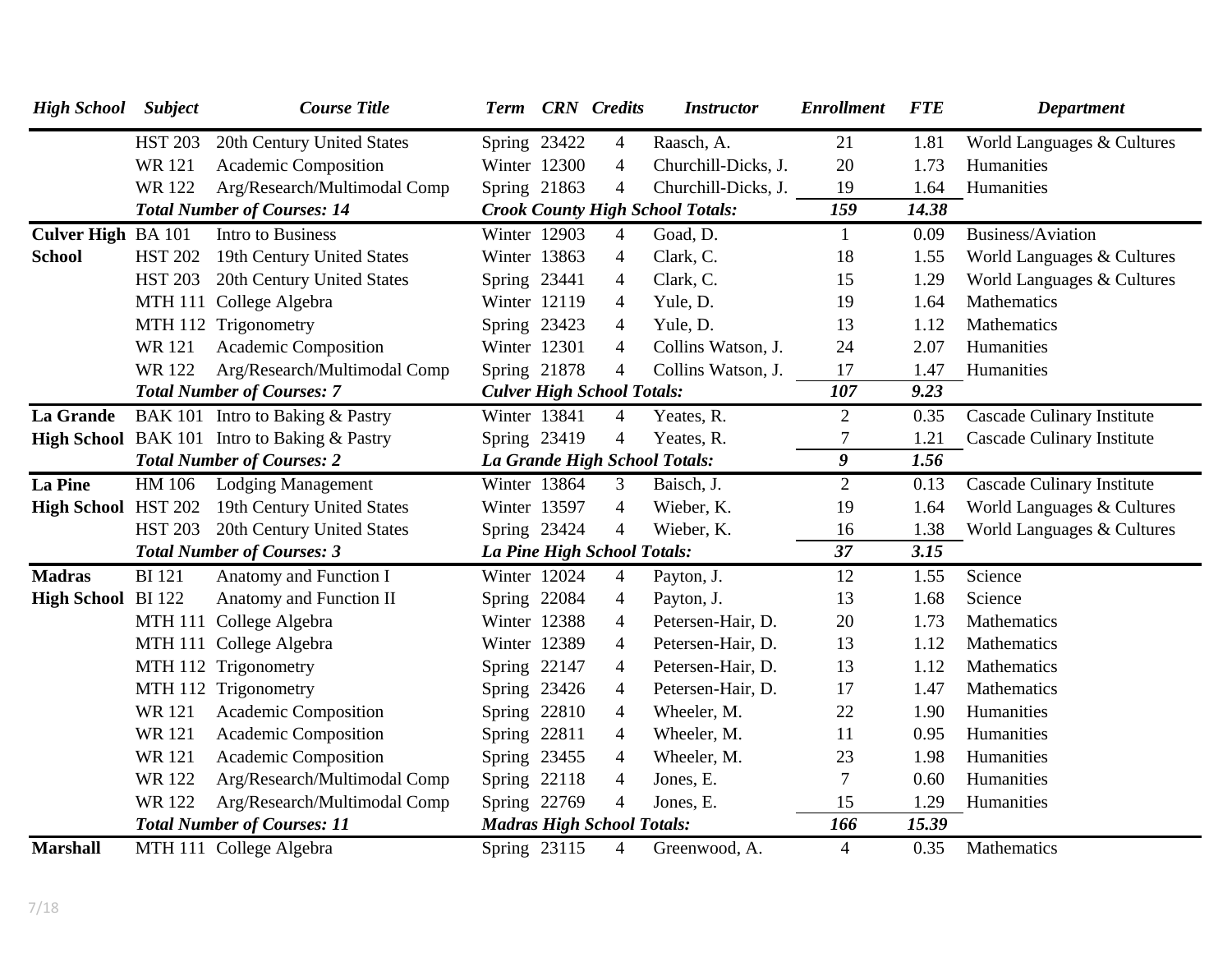| <b>High School</b> Subject |                | <b>Course Title</b>                           |              |       | Term CRN Credits                    | <b>Instructor</b> | <b>Enrollment</b> | <b>FTE</b> | <b>Department</b>                 |
|----------------------------|----------------|-----------------------------------------------|--------------|-------|-------------------------------------|-------------------|-------------------|------------|-----------------------------------|
|                            |                | <b>High School Total Number of Courses: 1</b> |              |       | <b>Marshall High School Totals:</b> |                   | 4                 | 0.35       |                                   |
| <b>Mountain</b>            | <b>BA</b> 101  | Intro to Business                             | Winter 12904 |       | $\overline{4}$                      | Lyons, G.         | 7                 | 0.60       | Business/Aviation                 |
| <b>View High</b>           | <b>BAK 101</b> | Intro to Baking & Pastry                      | Spring 23428 |       | $\overline{4}$                      | Kimerling, S.     | $8\,$             | 1.38       | <b>Cascade Culinary Institute</b> |
| <b>School</b>              | <b>BI</b> 121  | Anatomy and Function I                        | Winter 12288 |       | $\overline{4}$                      | Leapaldt, S.      | 12                | 1.55       | Science                           |
|                            | <b>BI</b> 121  | Anatomy and Function I                        | Winter 12289 |       | $\overline{4}$                      | Leapaldt, S.      | 17                | 2.20       | Science                           |
|                            | <b>BI</b> 122  | Anatomy and Function II                       | Spring 22634 |       | $\overline{4}$                      | Leapaldt, S.      | $\overline{7}$    | 0.91       | Science                           |
|                            | <b>BI</b> 122  | Anatomy and Function II                       | Spring 22635 |       | $\overline{4}$                      | Leapaldt, S.      | 16                | 2.07       | Science                           |
|                            | <b>CJ</b> 100  | <b>Survey Criminal Justice System</b>         | Winter 12908 |       | 3                                   | Taroli, L.        | 23                | 1.49       | Social Science                    |
|                            | <b>CJ 220</b>  | Intro to Substantive Law                      | Winter 13558 |       | 3                                   | Taroli, L.        | 19                | 1.23       | Social Science                    |
|                            | <b>CUL 101</b> | <b>Introduction to Culinary Arts</b>          | Spring 23430 |       | $\overline{4}$                      | Kimerling, S.     | $8\,$             | 1.38       | <b>Cascade Culinary Institute</b> |
|                            | FA 101         | Introduction to Film                          | Winter 12332 |       | 3                                   | Clements, J.      | $8\,$             | 0.52       | Humanities                        |
|                            | FA 101         | Introduction to Film                          | Winter 12333 |       | 3                                   | Clements, J.      | 11                | 0.71       | Humanities                        |
|                            | FA 101         | Introduction to Film                          | Winter 12334 |       | 3                                   | Clements, J.      | 10                | 0.65       | Humanities                        |
|                            | <b>HHP 270</b> | Sport and Exercise Psychology                 | Winter 12914 |       | 3                                   | Chroninger, R.    | 25                | 1.62       | Health & Human Performance        |
|                            | <b>HHP 270</b> | Sport and Exercise Psychology                 | Winter 12915 |       | 3                                   | Chroninger, R.    | 18                | 1.16       | Health & Human Performance        |
|                            |                | HHP 270 Sport and Exercise Psychology         | Spring 22637 |       | 3                                   | Chroninger, R.    | 12                | 0.78       | Health & Human Performance        |
|                            | <b>HHP 270</b> | Sport and Exercise Psychology                 | Spring 22638 |       | 3                                   | Chroninger, R.    | 13                | 0.84       | Health & Human Performance        |
|                            |                | MFG 101 Blueprint Reading                     | Spring 23109 |       | $\overline{2}$                      | Schrader, A.      | 5                 | 0.65       | Natural & Industrial Resources    |
|                            |                | MTH 111 College Algebra                       | Fall         | 42562 | $\overline{4}$                      | Romero, A.        | 16                | 1.51       | Mathematics                       |
|                            |                | MTH 111 College Algebra                       | Fall         | 42563 | 4                                   | Romero, A.        | 22                | 2.07       | Mathematics                       |
|                            |                | MTH 111 College Algebra                       | Fall         | 42564 | $\overline{4}$                      | Shore, L.         | 12                | 1.13       | Mathematics                       |
|                            |                | MTH 111 College Algebra                       | Fall         | 42565 | 4                                   | Shore, L.         | 18                | 1.69       | Mathematics                       |
|                            |                | MTH 111 College Algebra                       | Fall         | 42606 | 4                                   | Shore, L.         | 21                | 1.98       | Mathematics                       |
|                            |                | MTH 111 College Algebra                       | Fall         | 42262 | 4                                   | Sieveking, S.     | 25                | 2.35       | Mathematics                       |
|                            |                | MTH 111 College Algebra                       | Fall         | 42561 | $\overline{4}$                      | Sieveking, S.     | 17                | 1.60       | Mathematics                       |
|                            |                | MTH 112 Trigonometry                          | Winter 12071 |       | $\overline{4}$                      | Romero, A.        | 16                | 1.38       | Mathematics                       |
|                            |                | MTH 112 Trigonometry                          | Winter 12072 |       | $\overline{4}$                      | Romero, A.        | 16                | 1.38       | Mathematics                       |
|                            |                | MTH 112 Trigonometry                          | Winter 12073 |       | 4                                   | Shore, L.         | 15                | 1.29       | Mathematics                       |
|                            |                | MTH 112 Trigonometry                          | Winter 12074 |       | $\overline{4}$                      | Shore, L.         | 11                | 0.95       | Mathematics                       |
|                            |                | MTH 112 Trigonometry                          | Winter 12077 |       | 4                                   | Shore, L.         | 16                | 1.38       | Mathematics                       |
|                            |                | MTH 112 Trigonometry                          | Winter 12078 |       | 4                                   | Sieveking, S.     | 13                | 1.12       | Mathematics                       |
|                            |                | MTH 112 Trigonometry                          | Winter 12379 |       | $\overline{4}$                      | Sieveking, S.     | 24                | 2.07       | Mathematics                       |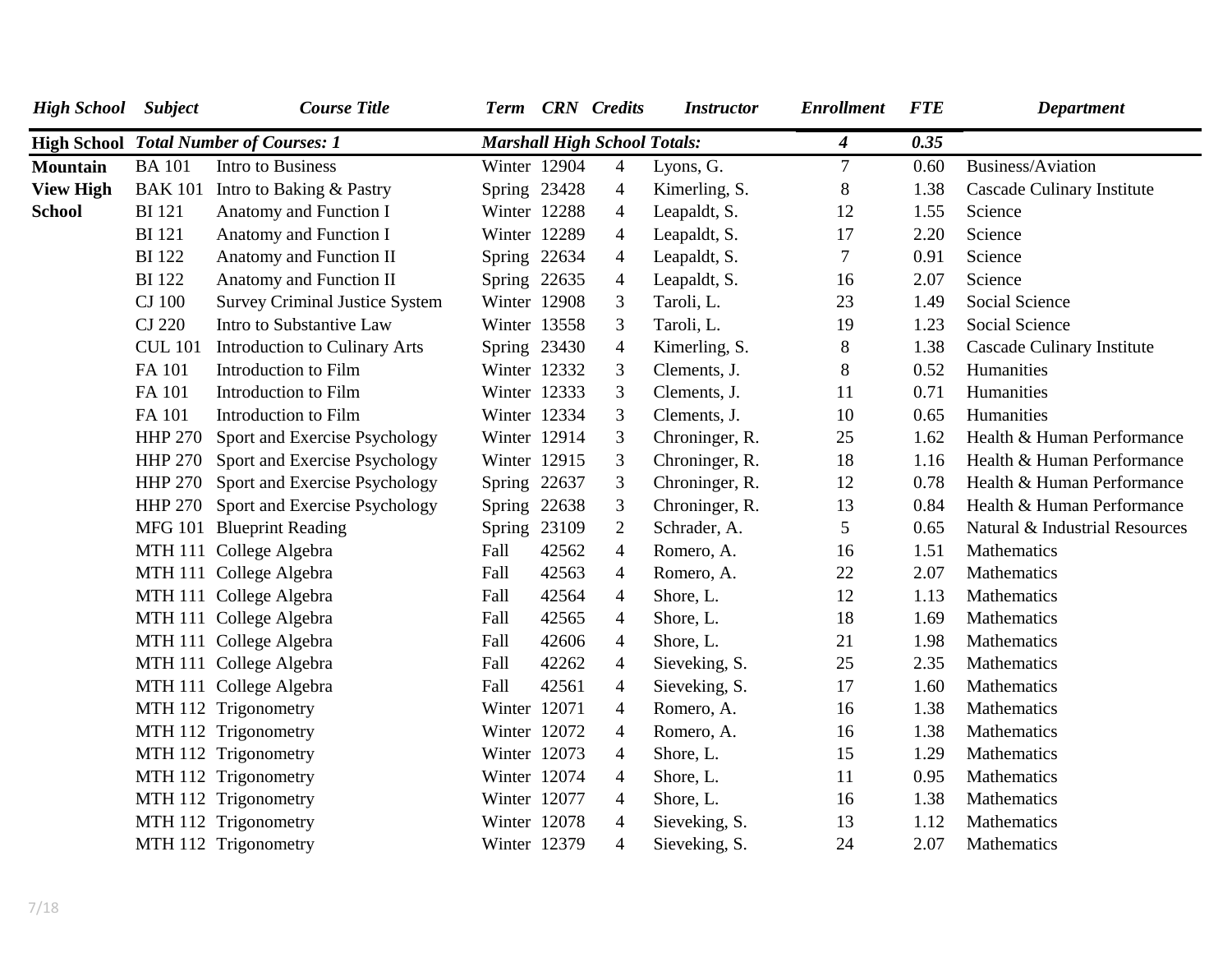| <b>High School</b> | <b>Subject</b> | <b>Course Title</b>                           | Term           |       | <b>CRN</b> Credits       | <b>Instructor</b>                        | <b>Enrollment</b> | <b>FTE</b> | <b>Department</b>              |
|--------------------|----------------|-----------------------------------------------|----------------|-------|--------------------------|------------------------------------------|-------------------|------------|--------------------------------|
|                    |                | MTH 113 Topics in Precalculus                 | Spring 21867   |       | $\overline{4}$           | Romero, A.                               | 3                 | 0.26       | Mathematics                    |
|                    |                | MTH 113 Topics in Precalculus                 | Spring 21870   |       | $\overline{4}$           | Romero, A.                               | 3                 | 0.26       | Mathematics                    |
|                    |                | MTH 113 Topics in Precalculus                 | Spring 21872   |       | $\overline{4}$           | Shore, L.                                | 6                 | 0.52       | Mathematics                    |
|                    |                | MTH 113 Topics in Precalculus                 | Spring 22130   |       | 4                        | Shore, L.                                | 3                 | 0.26       | Mathematics                    |
|                    |                | MTH 113 Topics in Precalculus                 | Spring 22134   |       | 4                        | Shore, L.                                |                   | 0.09       | Mathematics                    |
|                    |                | MTH 113 Topics in Precalculus                 | Spring 22128   |       | 4                        | Sieveking, S.                            | 4                 | 0.35       | Mathematics                    |
|                    |                | MTH 113 Topics in Precalculus                 | Spring 22131   |       | $\overline{\mathcal{A}}$ | Sieveking, S.                            | $8\,$             | 0.69       | Mathematics                    |
|                    |                | MTH 251 Calculus I                            | Winter 12373   |       | 4                        | Sieveking, S.                            | 21                | 2.72       | Mathematics                    |
|                    |                | MTH 251 Calculus I                            | Winter 12374   |       | 4                        | Sieveking, S.                            | 19                | 2.46       | <b>Mathematics</b>             |
|                    |                | MTH 252 Calculus II                           | Spring 21868   |       | 4                        | Sieveking, S.                            | 21                | 2.72       | Mathematics                    |
|                    |                | MTH 252 Calculus II                           | Spring 23124   |       | $\overline{4}$           | Sieveking, S.                            | 16                | 2.07       | Mathematics                    |
|                    |                | MTH 253 Calculus III                          | Spring 23125   |       | 4                        | Sieveking, S.                            | 8                 | 1.04       | Mathematics                    |
|                    | <b>PSY 201</b> | Mind and Brain                                | Winter 12969   |       | 4                        | Vallerga, T.                             | 14                | 1.21       | <b>Social Science</b>          |
|                    | <b>PSY 202</b> | Mind and Society                              | Spring 22631   |       | 4                        | Vallerga, T.                             | 10                | 0.86       | <b>Social Science</b>          |
|                    | <b>WR121</b>   | Academic Composition                          | Winter 12303   |       | 4                        | Clements, J.                             | 23                | 1.98       | Humanities                     |
|                    | <b>WR121</b>   | Academic Composition                          | Winter 12304   |       | $\overline{\mathcal{A}}$ | Clements, J.                             | 26                | 2.24       | Humanities                     |
|                    | <b>WR121</b>   | Academic Composition                          | Winter 12661   |       | $\overline{4}$           | Suenaga, K.                              | 25                | 2.16       | Humanities                     |
|                    | WR 122         | Arg/Research/Multimodal Comp                  | Spring 22121   |       | 4                        | Clements, J.                             | 22                | 1.90       | Humanities                     |
|                    | <b>WR122</b>   | Arg/Research/Multimodal Comp                  | Spring 22122   |       | $\overline{4}$           | Clements, J.                             | 19                | 1.64       | Humanities                     |
|                    | <b>WR122</b>   | Arg/Research/Multimodal Comp                  | Spring 22120   |       | 4                        | Suenaga, K.                              | 21                | 1.81       | Humanities                     |
|                    |                | <b>Total Number of Courses: 51</b>            |                |       |                          | <b>Mountain View High School Totals:</b> | 734               | 68.88      |                                |
| Philomath          |                | FOR 111 Forestry Perspectives                 | Winter 13286   |       | $\overline{4}$           | Babcock, S.                              | $\overline{2}$    | 0.26       | Natural & Industrial Resources |
|                    |                | <b>High School Total Number of Courses: 1</b> |                |       |                          | <b>Philomath High School Totals:</b>     | $\overline{2}$    | 0.26       |                                |
| <b>Redmond</b>     |                | AUT 107 Mechanical Systems I                  | Spring 23129   |       | 3                        | Stroup, J.                               | 1                 | 0.19       | Natural & Industrial Resources |
|                    |                | High School AUT 110 Small Gas Engines         | Fall           | 44003 | 3                        | Stroup, J.                               | 1                 | 0.21       | Natural & Industrial Resources |
|                    | <b>AUT 110</b> | <b>Small Gas Engines</b>                      | Fall           | 44009 | 3                        | Stroup, J.                               | 3                 | 0.64       | Natural & Industrial Resources |
|                    | <b>BA111</b>   | <b>Applied Accounting I</b>                   | Spring $22615$ |       | 3                        | Lillis, D.                               | $\mathbf{2}$      | 0.13       | Business/Aviation              |
|                    |                | ENG 104 Intro to Literature: Fiction          | Winter 12311   |       | 4                        | Sarrett, R.                              | 8                 | 0.69       | Humanities                     |
|                    | <b>HST 202</b> | 19th Century United States                    | Winter 13599   |       | 4                        | Baumgartner, C.                          | 20                | 1.73       | World Languages & Cultures     |
|                    | <b>HST 202</b> | 19th Century United States                    | Winter 13600   |       | 4                        | Baumgartner, C.                          | 12                | 1.04       | World Languages & Cultures     |
|                    | <b>HST 203</b> | 20th Century United States                    | Spring 23440   |       | $\overline{4}$           | Baumgartner, C.                          | 14                | 1.21       | World Languages & Cultures     |
|                    | <b>HST 203</b> | 20th Century United States                    | Spring 23746   |       | $\overline{4}$           | Baumgartner, C.                          | 8                 | 0.69       | World Languages & Cultures     |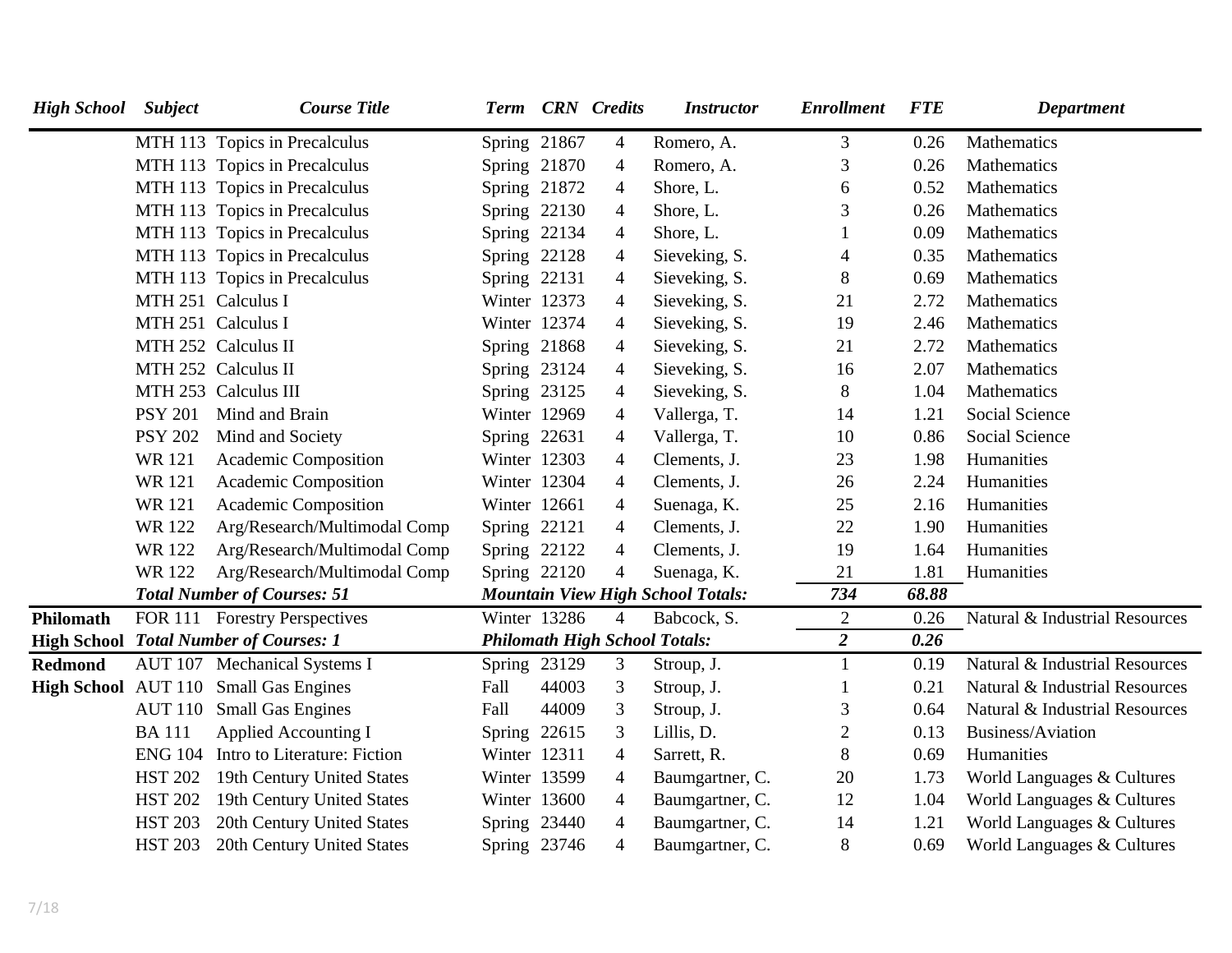| <b>High School</b>  | <b>Subject</b> | <b>Course Title</b>                                 |              |       | Term CRN Credits                   | <b>Instructor</b>                          | <b>Enrollment</b> | <b>FTE</b> | <b>Department</b>                   |
|---------------------|----------------|-----------------------------------------------------|--------------|-------|------------------------------------|--------------------------------------------|-------------------|------------|-------------------------------------|
|                     |                | MFG 103 Welding Technology I                        | Winter 12017 |       | 3                                  | Kernion, D.                                | $\mathbf{1}$      | 0.19       | Natural & Industrial Resources      |
|                     |                | MFG 115 Design Processes I                          | Winter 12906 |       | $\overline{2}$                     | Kernion, D.                                | $\overline{2}$    | 0.26       | Natural & Industrial Resources      |
|                     |                | MTH 111 College Algebra                             | Winter 13602 |       | $\overline{4}$                     | Schiedler, J.                              | 10                | 0.86       | Mathematics                         |
|                     |                | MTH 111 College Algebra                             | Fall         | 42566 | $\overline{4}$                     | Schiedler, J.                              | 20                | 1.88       | Mathematics                         |
|                     |                | MTH 111 College Algebra                             | Fall         | 42575 | $\overline{4}$                     | Schiedler, J.                              | 19                | 1.79       | Mathematics                         |
|                     |                | MTH 112 Trigonometry                                | Winter 12386 |       | 4                                  | Schiedler, J.                              | 18                | 1.55       | Mathematics                         |
|                     |                | MTH 112 Trigonometry                                | Spring 23425 |       | 4                                  | Schiedler, J.                              | 24                | 2.07       | Mathematics                         |
|                     | <b>WR121</b>   | Academic Composition                                | Winter 12662 |       | $\overline{4}$                     | Beltran, H.                                | 16                | 1.38       | Humanities                          |
|                     | <b>WR121</b>   | Academic Composition                                | Winter 12909 |       | 4                                  | Beltran, H.                                | 15                | 1.29       | Humanities                          |
|                     |                | <b>Total Number of Courses: 18</b>                  |              |       | <b>Redmond High School Totals:</b> |                                            | 194               | 17.80      |                                     |
| <b>Redmond</b>      | <b>BI</b> 121  | Anatomy and Function I                              | Fall         | 42295 | $\overline{4}$                     | Baxter, P.                                 | 14                | 1.98       | Science                             |
| Proficiency         | <b>BI</b> 122  | Anatomy and Function II                             | Spring 23120 |       | $\overline{4}$                     | Baxter, P.                                 | 11                | 1.42       | Science                             |
| <b>Academy</b>      | <b>CJ</b> 100  | <b>Survey Criminal Justice System</b>               | Fall         | 43543 | 3                                  | Killpack, M.                               | 10                | 0.71       | Social Science                      |
| (RPA)               | <b>CJ 220</b>  | Intro to Substantive Law                            | Spring 23170 |       | 3                                  | Killpack, M.                               | 9                 | 0.58       | Social Science                      |
|                     |                | <b>Total Number of Courses: 4</b>                   |              |       |                                    | <b>Redmond Proficiency Academy Totals:</b> | 44                | 4.69       |                                     |
| <b>Ridgeview</b>    | <b>BA</b> 101  | Intro to Business                                   | Spring 22110 |       | $\overline{4}$                     | Crouch, K.                                 | 5                 | 0.43       | Business/Aviation                   |
| High School BAK 101 |                | Intro to Baking & Pastry                            | Spring 23748 |       | $\overline{4}$                     | Crouch, K.                                 |                   | 0.17       | <b>Cascade Culinary Institute</b>   |
|                     | <b>CIS 195</b> | Web Development I                                   | Fall         | 44005 | $\overline{4}$                     | O'Neill, C.                                | 5                 | 0.59       | <b>Computer Information Systems</b> |
|                     | <b>CUL 101</b> | <b>Introduction to Culinary Arts</b>                | Spring 23749 |       | 4                                  | Shotwell, B.                               | $\mathbf{1}$      | 0.17       | <b>Cascade Culinary Institute</b>   |
|                     | ED 151         | Observ & Guidance in ECE Learn                      | Fall         | 44004 | $\overline{4}$                     | Moore, R.                                  | $\overline{2}$    | 0.28       | <b>Social Science</b>               |
|                     | ED 173         | Movement, Music & Arts in ECE                       | Fall         | 43546 | 3                                  | Moore, R.                                  | $\overline{2}$    | 0.24       | Social Science                      |
|                     |                | MFG 115 Design Processes I                          | Spring 22117 |       | $\overline{2}$                     | O'Neill, C.                                | 6                 | 0.78       | Natural & Industrial Resources      |
|                     |                | MTH 251 Calculus I                                  | Winter 12375 |       | 4                                  | Irby, D.                                   | 16                | 2.07       | Mathematics                         |
|                     |                | MTH 252 Calculus II                                 | Spring 21896 |       | $\overline{4}$                     | Irby, D.                                   | 13                | 1.68       | Mathematics                         |
|                     | <b>WR121</b>   | Academic Composition                                | Winter 12310 |       | 4                                  | Felton, A.                                 | 25                | 2.16       | Humanities                          |
|                     | <b>WR121</b>   | Academic Composition                                | Winter 12628 |       | 4                                  | Felton, A.                                 | 29                | 2.50       | Humanities                          |
|                     | <b>WR122</b>   | Arg/Research/Multimodal Comp                        | Spring 22119 |       | 4                                  | Felton, A.                                 | 17                | 1.47       | Humanities                          |
|                     | WR 122         | Arg/Research/Multimodal Comp                        | Spring 22123 |       | $\overline{4}$                     | Felton, A.                                 | 15                | 1.29       | Humanities                          |
|                     |                | <b>Total Number of Courses: 13</b>                  |              |       |                                    | <b>Ridgeview High School Totals:</b>       | 137               | 13.83      |                                     |
| <b>Sisters High</b> |                | EMT 170 EMS Communication/Documentatio Winter 13554 |              |       | $\overline{2}$                     | Johnson, H.                                | 12                | 0.52       | Natural & Industrial Resources      |
| <b>School</b>       |                | MFG 101 Blueprint Reading                           | Winter 12016 |       | $\mathbf{2}$                       | Cosby, T.                                  | $\overline{7}$    | 0.91       | Natural & Industrial Resources      |
|                     |                | MFG 101 Blueprint Reading                           | Winter 13832 |       | $\overline{2}$                     | Cosby, T.                                  |                   | 0.13       | Natural & Industrial Resources      |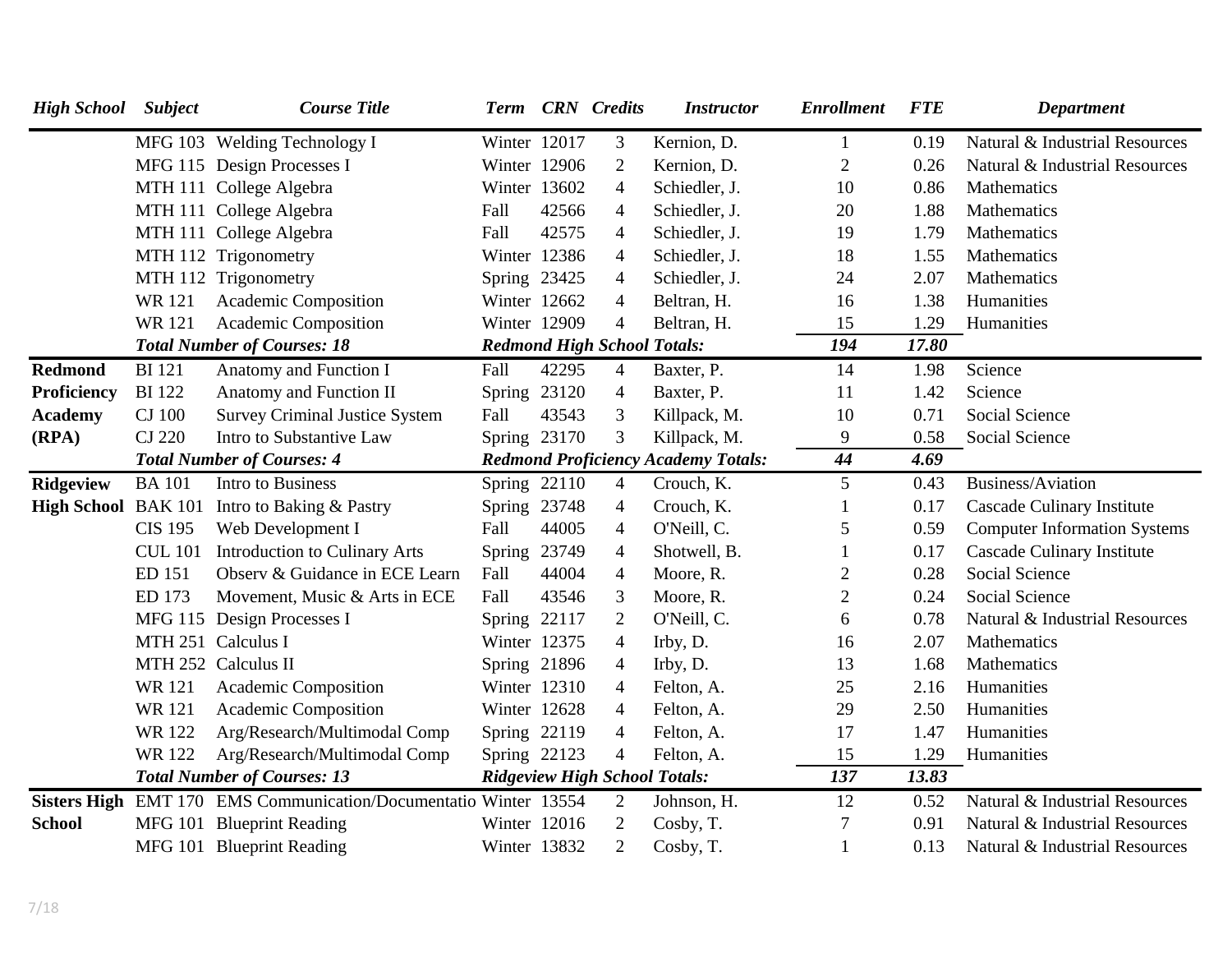| <b>High School</b> Subject |                | <b>Course Title</b>                |              | Term CRN Credits                   | <b>Instructor</b> | <b>Enrollment</b> | <b>FTE</b> | <b>Department</b>              |
|----------------------------|----------------|------------------------------------|--------------|------------------------------------|-------------------|-------------------|------------|--------------------------------|
|                            |                | MFG 115 Design Processes I         | Spring 21861 | 2                                  | Cosby, T.         | 3                 | 0.39       | Natural & Industrial Resources |
|                            |                | MTH 111 College Algebra            | Winter 12994 | $\overline{4}$                     | O'Neill, D.       | 18                | 1.55       | Mathematics                    |
|                            |                | MTH 111 College Algebra            | Winter 13596 | $\overline{4}$                     | O'Neill, D.       | 11                | 0.95       | Mathematics                    |
|                            |                | MTH 112 Trigonometry               | Spring 23431 | 4                                  | O'Neill, D.       | 13                | 1.12       | Mathematics                    |
|                            |                | MTH 112 Trigonometry               | Spring 23439 | $\overline{4}$                     | O'Neill, D.       | 12                | 1.04       | Mathematics                    |
|                            | <b>SFS 101</b> | Intro to Emergency Services        | Winter 13555 | $\overline{4}$                     | Johnson, H.       | 12                | 1.04       | Natural & Industrial Resources |
|                            | <b>WR121</b>   | Academic Composition               | Spring 23449 | $\overline{4}$                     | Bradley, M.       | $22\,$            | 1.90       | Humanities                     |
|                            |                | <b>Total Number of Courses: 10</b> |              | <b>Sisters High School Totals:</b> |                   | 111               | 9.55       |                                |
| <b>Summit</b>              | <b>BI</b> 121  | Anatomy and Function I             | Spring 22115 | $\overline{4}$                     | Colquhoun, J.     | 13                | 1.68       | Science                        |
| High School BI 121         |                | Anatomy and Function I             | Spring 22591 | $\overline{4}$                     | Colquhoun, J.     | 7                 | 0.91       | Science                        |
|                            | <b>BI</b> 121  | Anatomy and Function I             | Spring 22592 | $\overline{4}$                     | Colquhoun, J.     | 10                | 1.29       | Science                        |
|                            | <b>HST 202</b> | 19th Century United States         | Winter 13833 | $\overline{4}$                     | Justema, E.       | 14                | 1.21       | World Languages & Cultures     |
|                            | <b>HST 202</b> | 19th Century United States         | Winter 13834 | $\overline{4}$                     | Justema, E.       | 11                | 0.95       | World Languages & Cultures     |
|                            | <b>HST 203</b> | 20th Century United States         | Spring 23738 | $\overline{4}$                     | Justema, E.       | 7                 | 0.60       | World Languages & Cultures     |
|                            | <b>HST 203</b> | 20th Century United States         | Spring 23741 | $\overline{4}$                     | Justema, E.       | 9                 | 0.78       | World Languages & Cultures     |
|                            |                | MTH 111 College Algebra            | Winter 12991 | 4                                  | Bussmann, H.      | 29                | 2.50       | Mathematics                    |
|                            |                | MTH 111 College Algebra            | Winter 12992 | $\overline{4}$                     | Bussmann, H.      | 21                | 1.81       | Mathematics                    |
|                            |                | MTH 111 College Algebra            | Winter 13604 | $\overline{4}$                     | Greenwood, J.     | 8                 | 0.69       | Mathematics                    |
|                            |                | MTH 111 College Algebra            | Winter 13838 | $\overline{4}$                     | Greenwood, J.     | 15                | 1.29       | Mathematics                    |
|                            |                | MTH 111 College Algebra            | Winter 13839 | $\overline{4}$                     | Greenwood, J.     | 17                | 1.47       | Mathematics                    |
|                            |                | MTH 112 Trigonometry               | Spring 23433 | $\overline{4}$                     | Bussmann, H.      | 16                | 1.38       | Mathematics                    |
|                            |                | MTH 112 Trigonometry               | Spring 23434 | $\overline{4}$                     | Bussmann, H.      | 10                | 0.86       | Mathematics                    |
|                            |                | MTH 112 Trigonometry               | Spring 23436 | $\overline{4}$                     | Greenwood, J.     | 8                 | 0.69       | Mathematics                    |
|                            |                | MTH 112 Trigonometry               | Spring 23437 | $\overline{4}$                     | Greenwood, J.     | 9                 | 0.78       | Mathematics                    |
|                            |                | MTH 112 Trigonometry               | Spring 23438 | $\overline{4}$                     | Greenwood, J.     | 4                 | 0.35       | Mathematics                    |
|                            |                | MTH 251 Calculus I                 | Winter 12376 | 4                                  | Quick, K.         | 12                | 1.55       | Mathematics                    |
|                            |                | MTH 251 Calculus I                 | Winter 12377 | $\overline{4}$                     | Quick, K.         | 9                 | 1.16       | Mathematics                    |
|                            |                | MTH 251 Calculus I                 | Winter 13291 | $\overline{4}$                     | Quick, K.         | $\overline{c}$    | 0.26       | Mathematics                    |
|                            |                | MTH 252 Calculus II                | Spring 22135 | $\overline{4}$                     | Quick, K.         | 9                 | 1.16       | Mathematics                    |
|                            |                | MTH 252 Calculus II                | Spring 23145 | $\overline{4}$                     | Quick, K.         | 5                 | 0.65       | Mathematics                    |
|                            | WR 121         | Academic Composition               | Winter 12306 | $\overline{4}$                     | Holdredge, A.     | 23                | 1.98       | Humanities                     |
|                            | <b>WR121</b>   | Academic Composition               | Winter 12307 | $\overline{4}$                     | Holdredge, A.     | 27                | 2.33       | Humanities                     |